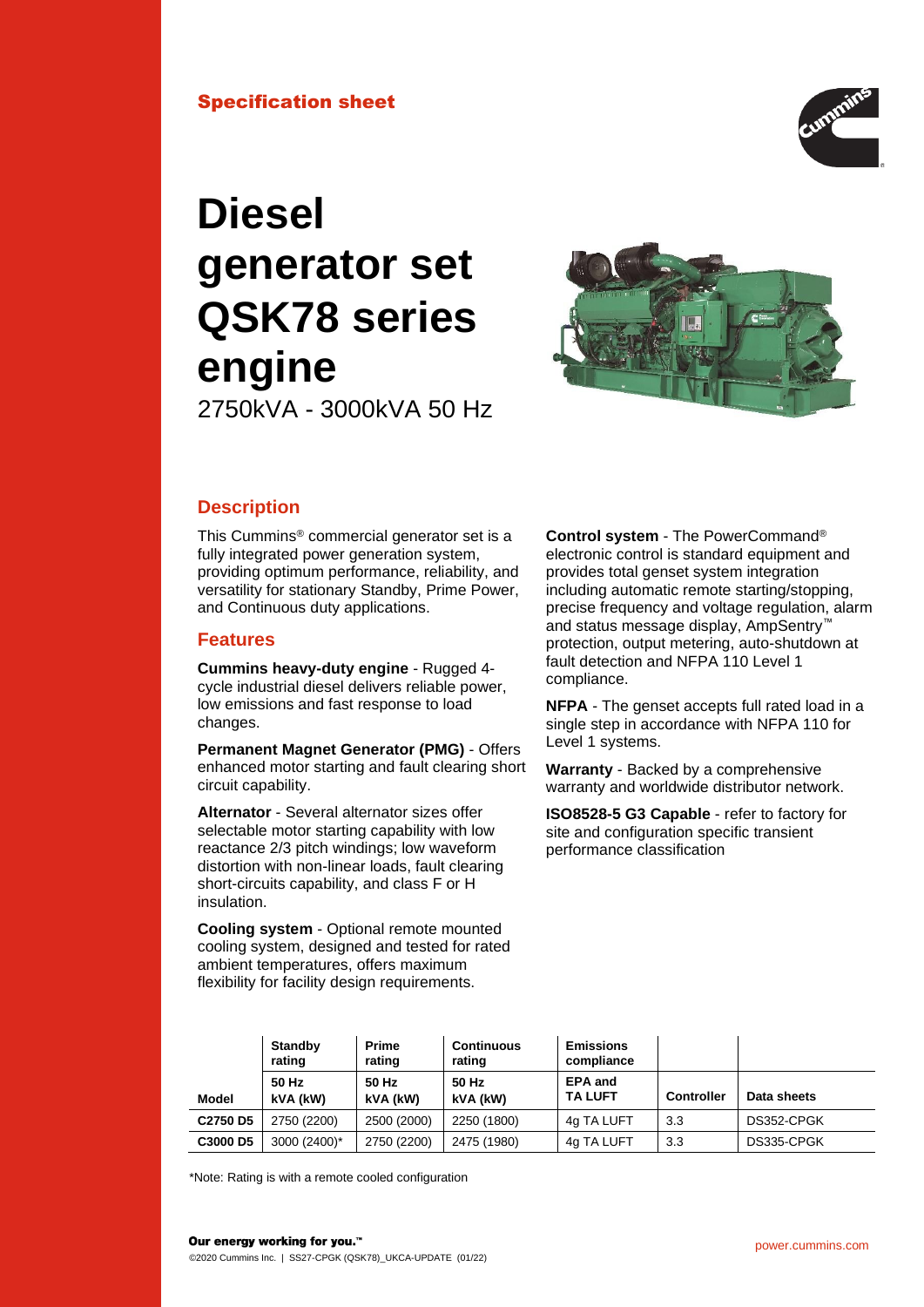# **Generator set specifications**

| Governor Regulation                                   | ISO 8528-5 part 1                                                            |
|-------------------------------------------------------|------------------------------------------------------------------------------|
| Steady state voltage regulation, no load to full load | $\pm 0.25\%$                                                                 |
| Steady state frequency variation                      | $\pm 0.25\%$                                                                 |
| Frequency regulation                                  | <b>Isochronous</b>                                                           |
| <b>EMC</b> compatibility                              | Radiated emissions to BS EN61000-6.3<br>Conducted immunity to BS EN61000-6.2 |

# **Engine specifications**

| Design                      | 4 cycle, V, turbocharged and low temperature after-cooled                                      |  |
|-----------------------------|------------------------------------------------------------------------------------------------|--|
| <b>Bore</b>                 | 170                                                                                            |  |
| Stroke                      | 190                                                                                            |  |
| Displacement                | 77.6 L (4735 in <sup>3</sup> )                                                                 |  |
| Cylinder block              | Cast iron, 18 cylinder                                                                         |  |
| Battery capacity            | 2200 amps minimum at ambient temperature of -18°C to 0°C<br>$(0^{\circ}$ F to 32 $^{\circ}$ F) |  |
| Battery charging alternator | 55 amps                                                                                        |  |
| Starting voltage            | 24 volts, negative ground                                                                      |  |
| Fuel system                 | Direct injection: number 2 diesel fuel, fuel filter, automatic electric fuel<br>shutoff        |  |
| <b>Fuel filter</b>          | Triple element, 10 micron filtration, spin on fuel filter with water<br>separator              |  |
| Air cleaner type            | Dry replaceable element                                                                        |  |
| Lube oil filter type(s)     | Four spin-on, combination full flow and bypass filters                                         |  |
| Cooling system              | 104 $\textdegree$ F (40 $\textdegree$ C) ambient                                               |  |

# **Alternator specifications**

| Design                                | Brushless, 4 pole, drip proof, revolving field             |  |
|---------------------------------------|------------------------------------------------------------|--|
| Stator                                | 2/3 pitch                                                  |  |
| Rotor                                 | 2 bearing, flexible coupling                               |  |
| Insulation system                     | Class H on low and medium voltage, Class F on high voltage |  |
| Standard temperature rise             | 150 °C Standby                                             |  |
| Exciter type                          | PMG (Permanent magnet generator)                           |  |
| Phase rotation                        | A (U), B (V), C (W)                                        |  |
| Alternator cooling                    | Direct drive centrifugal blower fan                        |  |
| AC waveform total harmonic distortion | No load < 1.5%. Non distorting balanced linear load < 3%   |  |
| Telephone influence factor (TIF)      | < 50 per NEMA MG1-22.43                                    |  |
| Telephone harmonic factor (THF)       | $< 2\%$                                                    |  |

# **Available voltages**

## **50 Hz Line-Neutral/Line-Line**

| $\cdot$ 220/380 | $\cdot$ 1905/3300  |
|-----------------|--------------------|
| $\cdot$ 230/400 | $\cdot$ 3810/6600  |
| $\cdot$ 240/416 | $\cdot$ 6350/11000 |

• 255/440

# **Generator set options and accessories**

#### **Engine**

- 208/240/480 V thermo-statically controlled coolant heater for ambient above and below 4.5 °C (40 °F)
- Oil drain pump manual
- Engine toolkit
- Heavy duty air cleaner
- Engine starter 24VDC motor redundant

# **Exhaust system**

- None supplied
- Residential grade exhaust silencer – shipped loose
- Side entry silencer

## **Control panel**

- Multiple language support
- Right or left facing mounting
- Floor mounted
- 3 phase differential CTs (3x or 6x CTs)
- Masterless Load Demand
- Warning high bearing temperature • Alternator temperature monitoring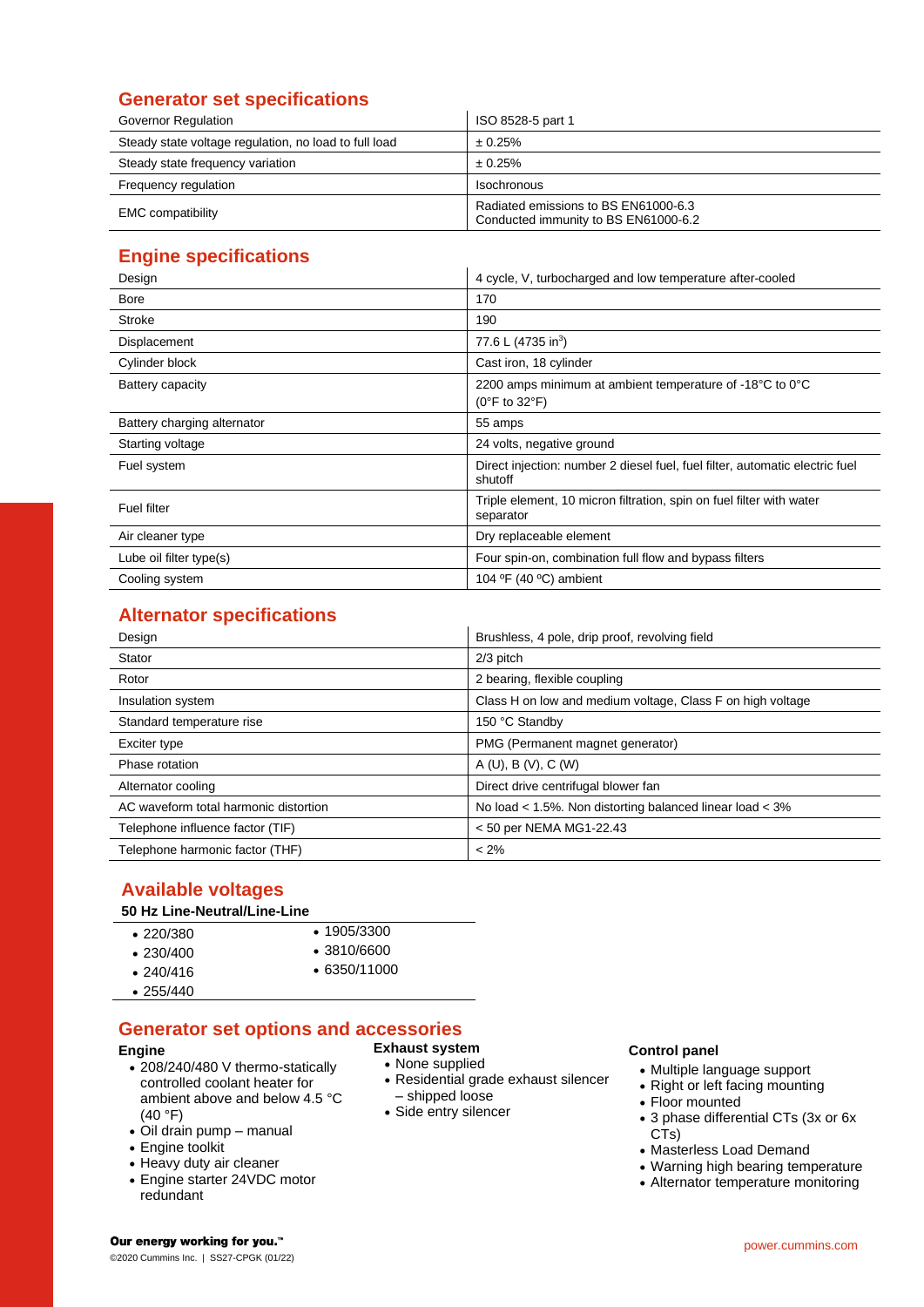# **Generator set options and accessories (continued)**

## **Control panel**

- Exhaust gas temperature monitoring
- 6x user-configurable relays
- 120/240 V Heater control cabinet
- Mechanical hour meter
- 2x digital input/output

### **Alternator**

- 120, 240 or 110/240 V control anticondensation heater
- Stator winding temp sensor 2 RTDs/phase
- Bearing temp sensor RTDs
- 1 or 2 hole lug output terminal
- Cable entrance box set mounted top or bottom entry
- Cable entrance box left or right mounting

#### **Generator set**

- 5 A or 10 A Batteries
- Standalone or wall mountable battery charger
- Manual available in multiple languages
- Standard spring mounts
- Oil sampling valve
- Fuel transfer pump hand or electric
- Free standing, single wall fuel tank 1350 L/356 US Gal

## **Cooling system**

- Cooling System Environmental Finish (Matrix Core)
- 50 ºC (122 ºF) radiator
- Remote radiator
- Slip fit connection
- Flanged (ASA) connection

Note: Some options may not be available on all models - consult factory for availability.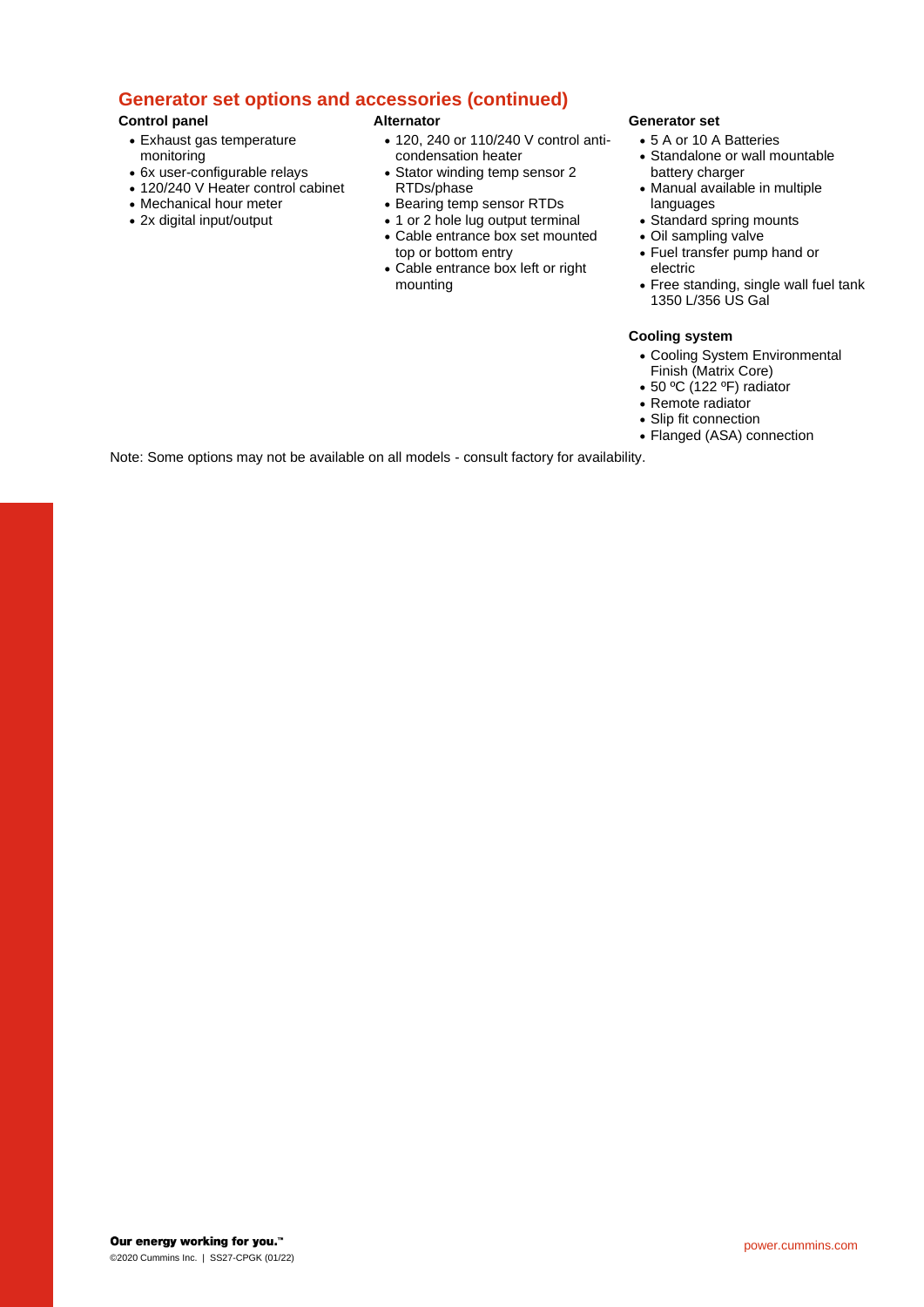# **PowerCommand® 3.3 – control system**



## **Control system**

The PowerCommand® control system is an integrated microprocessor based generator set control system providing voltage regulation, engine protection, alternator protection, operator interface and isochronous governing. **AmpSentry** – Includes integral AmpSentry protection, which provides a full range of alternator protection functions that are matched to the alternator provided. **Power management** – Control function provides battery monitoring and testing features and smart starting control system.

**Advanced control methodology** – Three phase sensing, full wave rectified voltage regulation, with a PWM output for stable operation with all load types.

**Communications interface** – Control comes standard with PCCNet and Modbus interface.

**Regulation compliant** – Prototype tested: UL, CSA, CE, and UKCA compliant.

**Service** - InPower™ PC-based service tool available for detailed diagnostics, setup, data logging and fault simulation.

**Reliable design** – The control system is designed for reliable operation in harsh environment. **Multi-language support**

# **Operator panel features**

Operator panel features – The operator panel, in addition to the alternator, displays the Utility/AC Bus data.

#### **Operator/display functions**

- 320 x 240 pixels graphic LED backlight LCD
- Auto, manual, start, stop, fault reset and lamp test/panel lamp switches
- Alpha-numeric display with pushbuttons
- LED lamps indicating genset running, remote start, not in auto, common shutdown, common warning, manual run mode, auto mode and stop

#### **Paralleling control functions**

- Digital frequency synchronization and voltage matching
- Isochronous kW and kVar load sharing controls
- Droop kW and kVar control
- Sync check
- Extended paralleling (Peak Shave/Base Load)
- Digital power transfer control (AMF) provides load transfer operation in open or closed transition or soft (ramping) transfer mode

#### **Alternator data**

- Line-to-Neutral and Line-to-Line AC volts
- 3-phase AC current
- Frequency
- kW, kVar, power factor kVA (three phase and total)

## **Engine data**

- DC voltage
- Engine speed
- Lube oil pressure and temperature
- Coolant temperature
- Comprehensive FAE data (where applicable)

#### **Other data**

- Genset model data
- Start attempts, starts, running hours, kW hours
- Load profile (operating hours at % load in 5% increments)
- Fault history
- Data logging and fault simulation (requires InPower)

## **Standard control functions**

## **Digital governing (optional)**

- Integrated digital electronic isochronous governor
- Temperature dynamic governing

#### **Digital voltage regulation**

- Integrated digital electronic voltage regulator
- 3-phase, 4-wire Line-to-Line sensing
- Configurable torque matching

#### **AmpSentry AC protection**

- AmpSentry protective relay
- Over current and short circuit shutdown
- Over current warning
- Single and three phase fault regulation
- Over and under voltage shutdown
- Over and under frequency shutdown
- Overload warning with alarm contact
- Reverse power and reverse Var shutdown

# • Field overload

## **Engine protection**

- Battery voltage monitoring, protection and testing
- Over speed shutdown
- Low oil pressure warning and shutdown
- High coolant temperature warning and shutdown
- Low coolant level warning or shutdown
- Low coolant temperature warning
- Fail to start (over crank) shutdown
- Fail to crank shutdown
- Cranking lockout
- Sensor failure indication
- Low fuel level warning or shutdown
- Fuel-in-rupture-basin warning or shutdown
- Full authority electronic engine protection

#### **Control functions**

- Time delay start and cool down
- Real time clock for fault and event time stamping
- Exerciser clock and time of day start/stop
- Data logging
- Cycle cranking
- Load shed
- Configurable inputs and outputs (4)
- Remote emergency stop

## **Options**

• Auxiliary output relays (2)